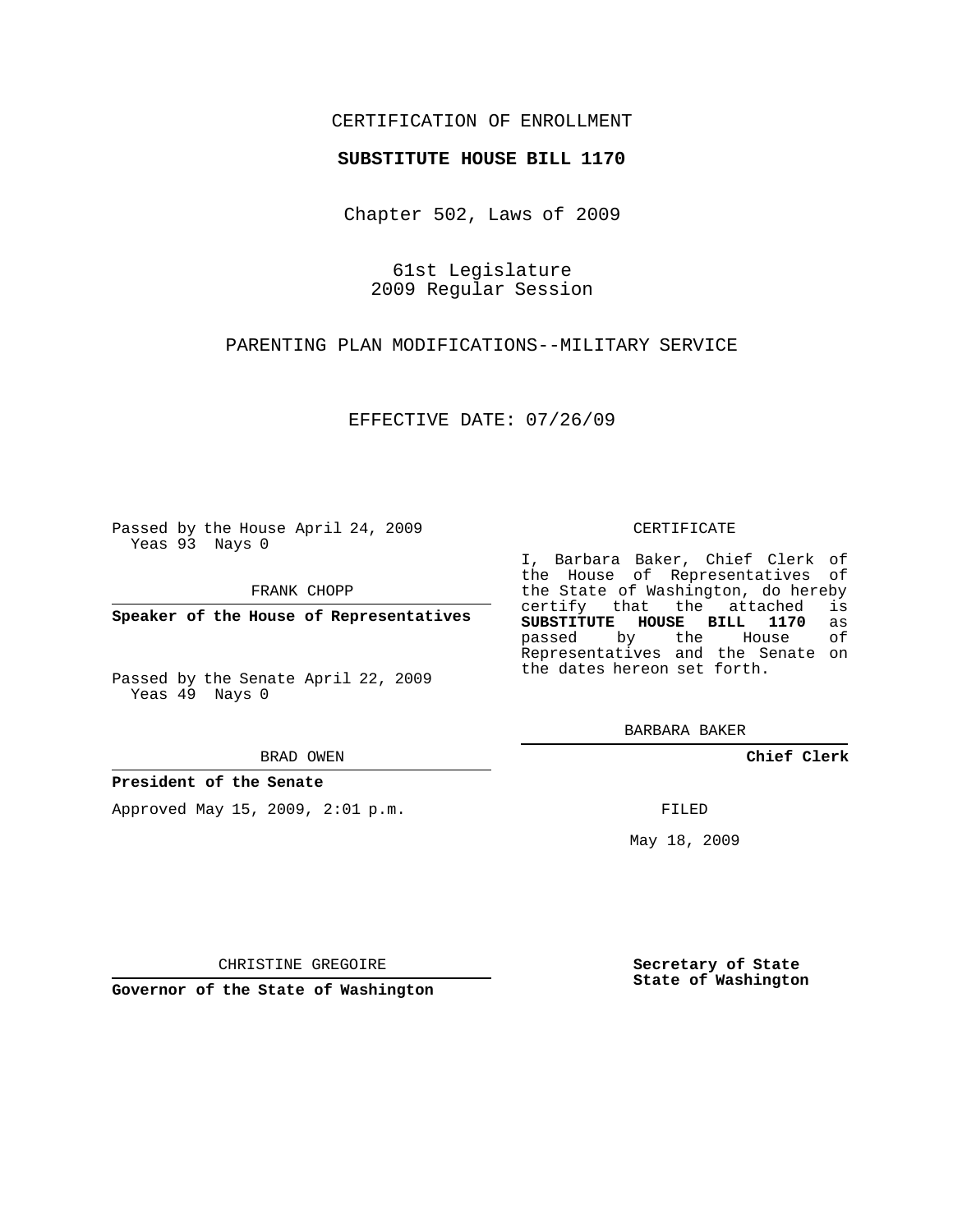# **SUBSTITUTE HOUSE BILL 1170** \_\_\_\_\_\_\_\_\_\_\_\_\_\_\_\_\_\_\_\_\_\_\_\_\_\_\_\_\_\_\_\_\_\_\_\_\_\_\_\_\_\_\_\_\_

\_\_\_\_\_\_\_\_\_\_\_\_\_\_\_\_\_\_\_\_\_\_\_\_\_\_\_\_\_\_\_\_\_\_\_\_\_\_\_\_\_\_\_\_\_

### AS AMENDED BY THE SENATE

Passed Legislature - 2009 Regular Session

## **State of Washington 61st Legislature 2009 Regular Session**

**By** House Judiciary (originally sponsored by Representatives McCoy, Rodne, Kelley, Warnick, Seaquist, Angel, Green, Shea, Sells, McCune, Kagi, Ormsby, and Smith; by request of Washington State Bar Association)

READ FIRST TIME 02/02/09.

 AN ACT Relating to the modification of parenting plans based on the military service of a parent; and amending RCW 26.09.004, 26.09.010, and 26.09.260.

BE IT ENACTED BY THE LEGISLATURE OF THE STATE OF WASHINGTON:

 **Sec. 1.** RCW 26.09.004 and 2008 c 6 s 1003 are each amended to read as follows:

The definitions in this section apply throughout this chapter.

 (1) "Temporary parenting plan" means a plan for parenting of the child pending final resolution of any action for dissolution of marriage or domestic partnership, declaration of invalidity, or legal separation which is incorporated in a temporary order.

 (2) "Permanent parenting plan" means a plan for parenting the child, including allocation of parenting functions, which plan is incorporated in any final decree or decree of modification in an action for dissolution of marriage or domestic partnership, declaration of invalidity, or legal separation.

 (3) "Parenting functions" means those aspects of the parent-child relationship in which the parent makes decisions and performs functions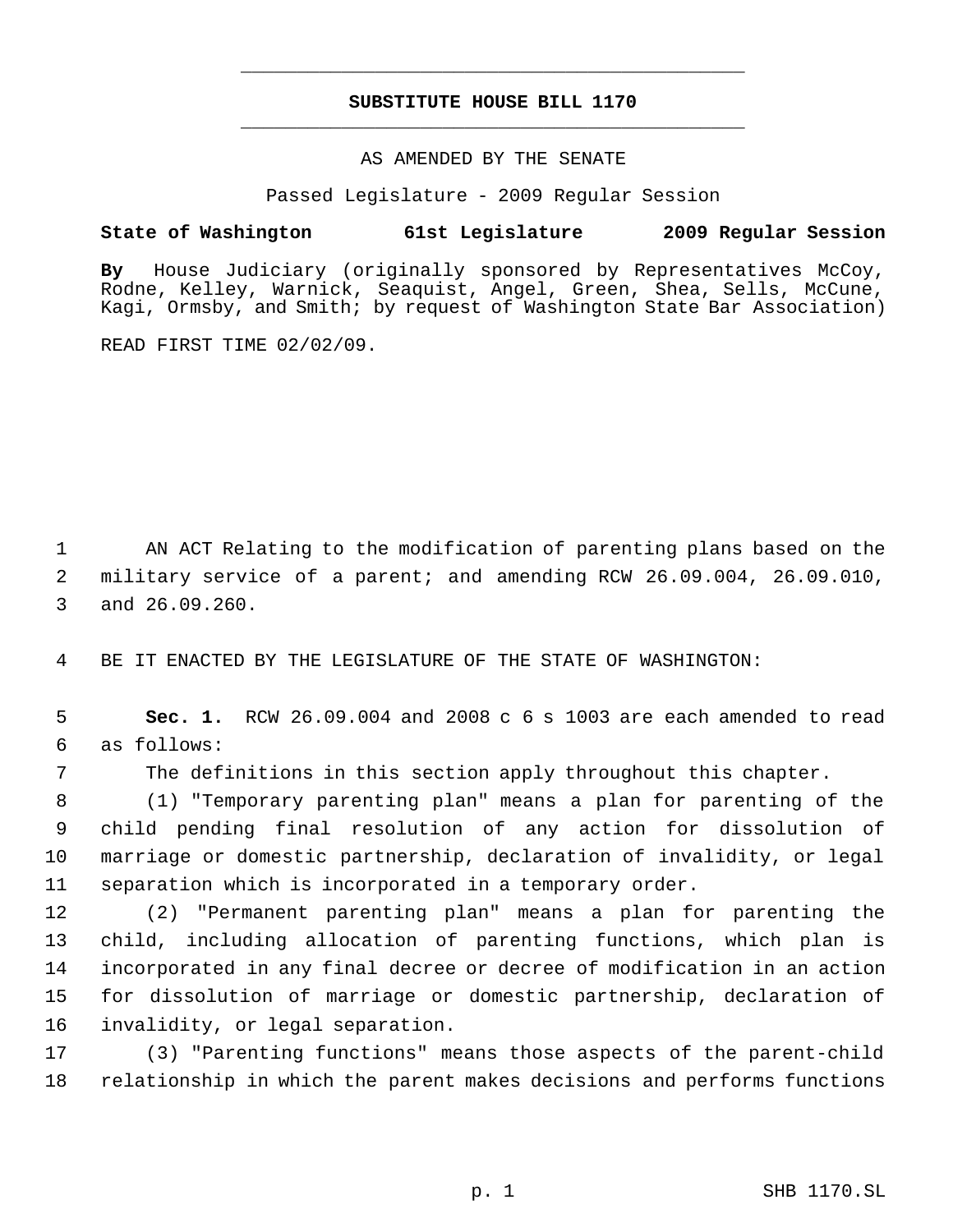necessary for the care and growth of the child. Parenting functions include:

 (a) Maintaining a loving, stable, consistent, and nurturing relationship with the child;

 (b) Attending to the daily needs of the child, such as feeding, clothing, physical care and grooming, supervision, health care, and day care, and engaging in other activities which are appropriate to the developmental level of the child and that are within the social and economic circumstances of the particular family;

 (c) Attending to adequate education for the child, including remedial or other education essential to the best interests of the child;

 (d) Assisting the child in developing and maintaining appropriate interpersonal relationships;

 (e) Exercising appropriate judgment regarding the child's welfare, consistent with the child's developmental level and the family's social 17 and economic circumstances; and

(f) Providing for the financial support of the child.

 (4) "Military duties potentially impacting parenting functions" means those obligations imposed, voluntarily or involuntarily, on a 21 parent serving in the armed forces that may interfere with that parent's abilities to perform his or her parenting functions under a 23 temporary or permanent parenting plan. Military duties potentially impacting parenting functions include, but are not limited to:

 (a) "Deployment," which means the temporary transfer of a service member serving in an active-duty status to another location in support 27 of a military operation, to include any tour of duty classified by the 28 member's branch of the armed forces as "remote" or "unaccompanied";

 (b) "Activation" or "mobilization," which means the call-up of a 30 national guard or reserve service member to extended active-duty status. For purposes of this definition, "mobilization" does not include national guard or reserve annual training, inactive duty days, or drill weekends; or

 (c) "Temporary duty," which means the transfer of a service member from one military base or the service member's home to a different location, usually another base, for a limited period of time to accomplish training or to assist in the performance of a noncombat mission.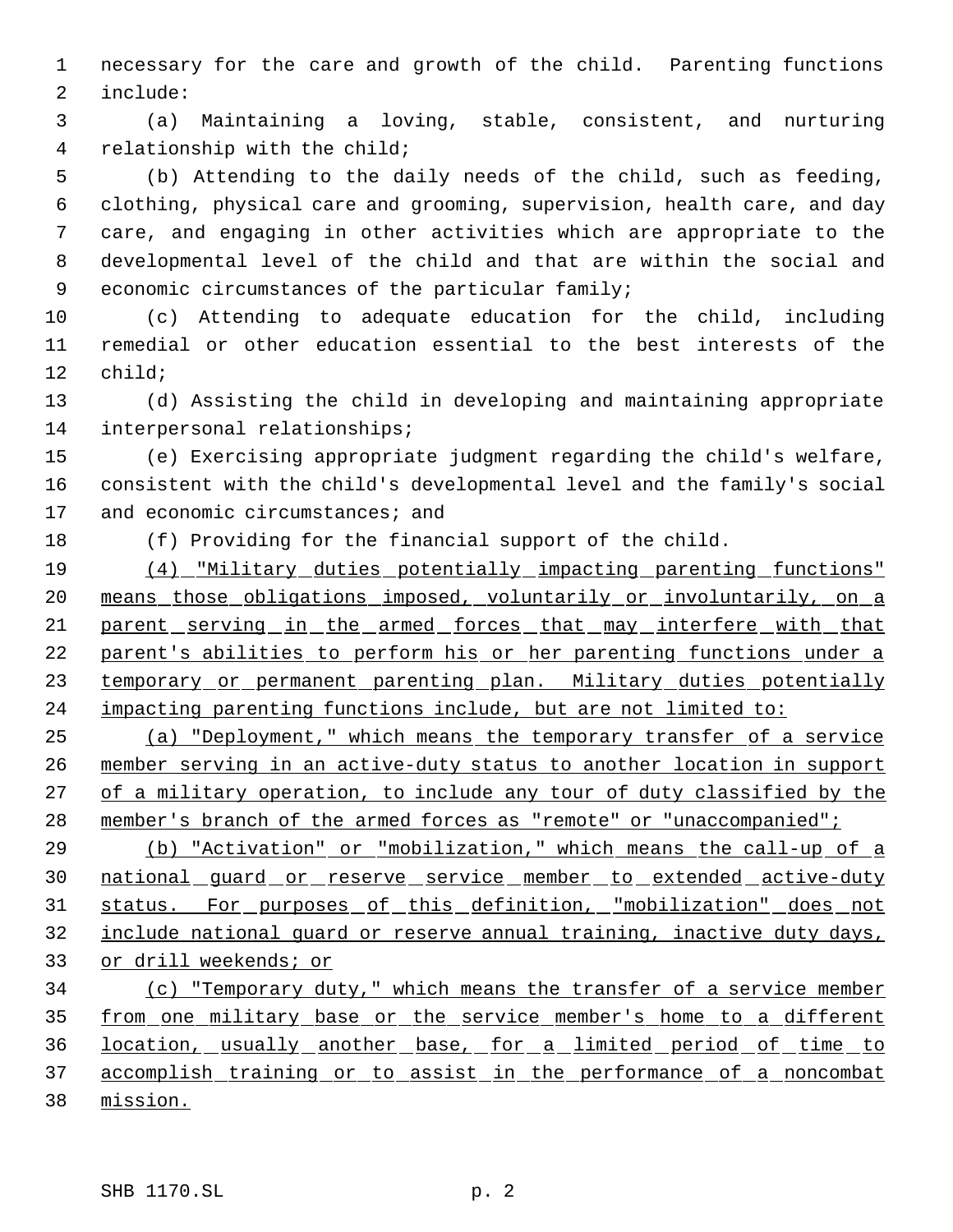**Sec. 2.** RCW 26.09.010 and 2008 c 6 s 1004 are each amended to read as follows:

 (1) Except as otherwise specifically provided herein, the practice in civil action shall govern all proceedings under this chapter, except that trial by jury is dispensed with.

 (2) A proceeding for dissolution of marriage or domestic partnership, legal separation or a declaration concerning the validity of a marriage or domestic partnership shall be entitled "In re the marriage of . . . . . . and . . . . . ." or "In re the domestic 10 partnership of . . . . . and . . . . . " Such proceedings may be filed in the superior court of the county where the petitioner resides.

 (3) In cases where there has been no prior proceeding in this state involving the marital or domestic partnership status of the parties or support obligations for a minor child, a separate parenting and support proceeding between the parents shall be entitled "In re the parenting 16 and support of . . . . . . "

17 (4) The initial pleading in all proceedings under this chapter shall be denominated a petition. A responsive pleading shall be denominated a response. Other pleadings, and all pleadings in other matters under this chapter shall be denominated as provided in the civil rules for superior court.

(5) In this chapter, "decree" includes "judgment".

 (6) A decree of dissolution, of legal separation, or a declaration concerning the validity of a marriage or domestic partnership shall not be awarded to one of the parties, but shall provide that it affects the status previously existing between the parties in the manner decreed.

 (7) In order to provide a means by which to facilitate a fair, 28 efficient, and swift process to resolve matters regarding custody and visitation when a parent serving in the armed forces receives temporary duty, deployment, activation, or mobilization orders from the military, 31 the court shall, upon motion of such a parent:

 (a) For good cause shown, hold an expedited hearing in custody and visitation matters instituted under this chapter when the military duties of the parent have a material effect on the parent's ability, or anticipated ability, to appear in person at a regularly scheduled hearing; and

 (b) Upon reasonable advance notice to the affected parties and for good cause shown, allow the parent to present testimony and evidence by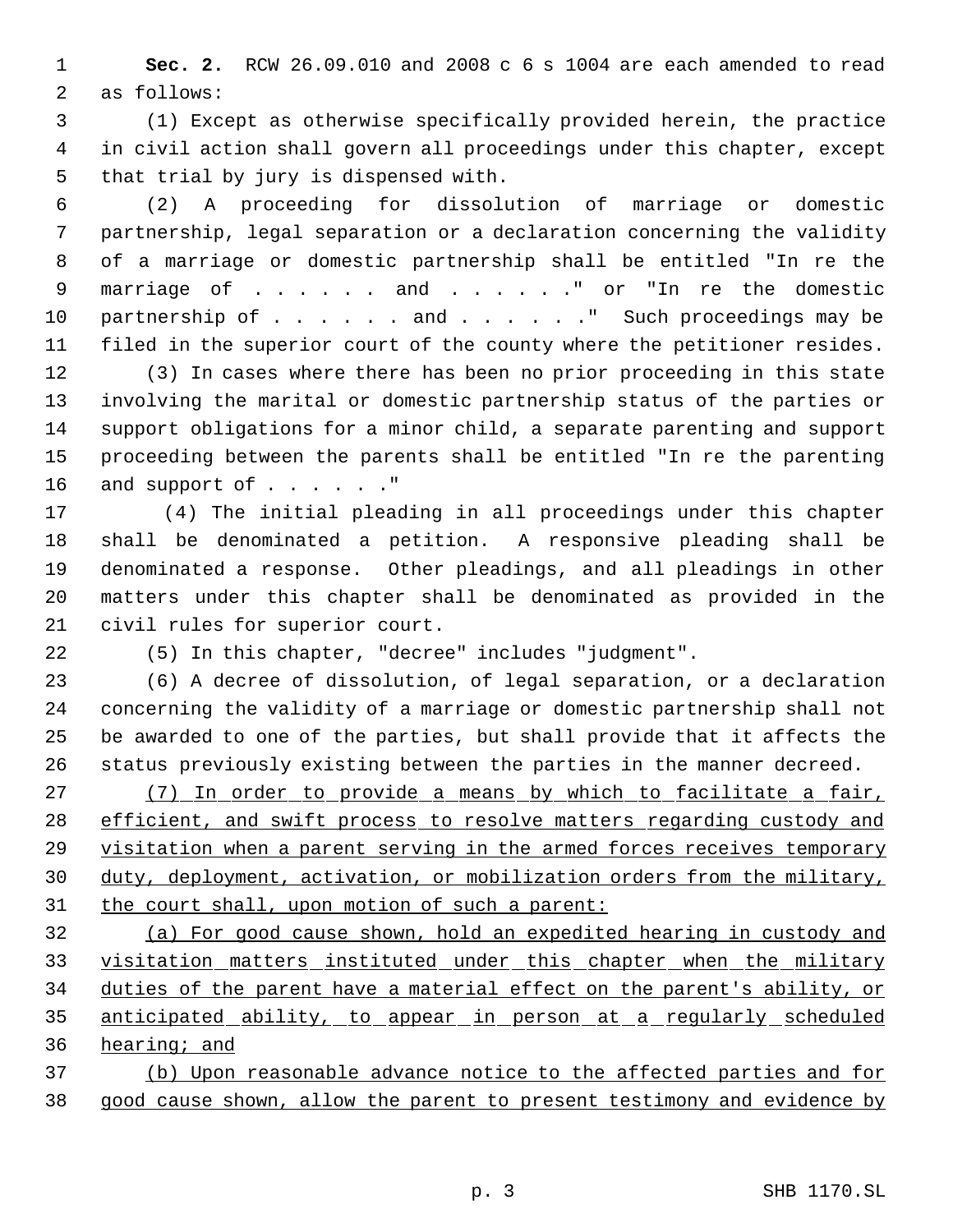electronic means in custody and visitation matters instituted under 2 this chapter when the military duties of the parent have a material effect on the parent's ability to appear in person at a regularly 4 scheduled hearing. The phrase "electronic means" includes communication by telephone, video teleconference, or the internet.

 **Sec. 3.** RCW 26.09.260 and 2000 c 21 s 19 are each amended to read as follows:

 (1) Except as otherwise provided in subsections (4), (5), (6), (8), and (10) of this section, the court shall not modify a prior custody decree or a parenting plan unless it finds, upon the basis of facts that have arisen since the prior decree or plan or that were unknown to the court at the time of the prior decree or plan, that a substantial change has occurred in the circumstances of the child or the nonmoving party and that the modification is in the best interest of the child 15 and is necessary to serve the best interests of the child. The effect 16 of a parent's military duties potentially impacting parenting functions 17 shall not, by itself, be a substantial change of circumstances justifying a permanent modification of a prior decree or plan.

 (2) In applying these standards, the court shall retain the residential schedule established by the decree or parenting plan unless:

(a) The parents agree to the modification;

 (b) The child has been integrated into the family of the petitioner with the consent of the other parent in substantial deviation from the parenting plan;

 (c) The child's present environment is detrimental to the child's physical, mental, or emotional health and the harm likely to be caused by a change of environment is outweighed by the advantage of a change to the child; or

 (d) The court has found the nonmoving parent in contempt of court at least twice within three years because the parent failed to comply with the residential time provisions in the court-ordered parenting plan, or the parent has been convicted of custodial interference in the first or second degree under RCW 9A.40.060 or 9A.40.070.

 (3) A conviction of custodial interference in the first or second degree under RCW 9A.40.060 or 9A.40.070 shall constitute a substantial change of circumstances for the purposes of this section.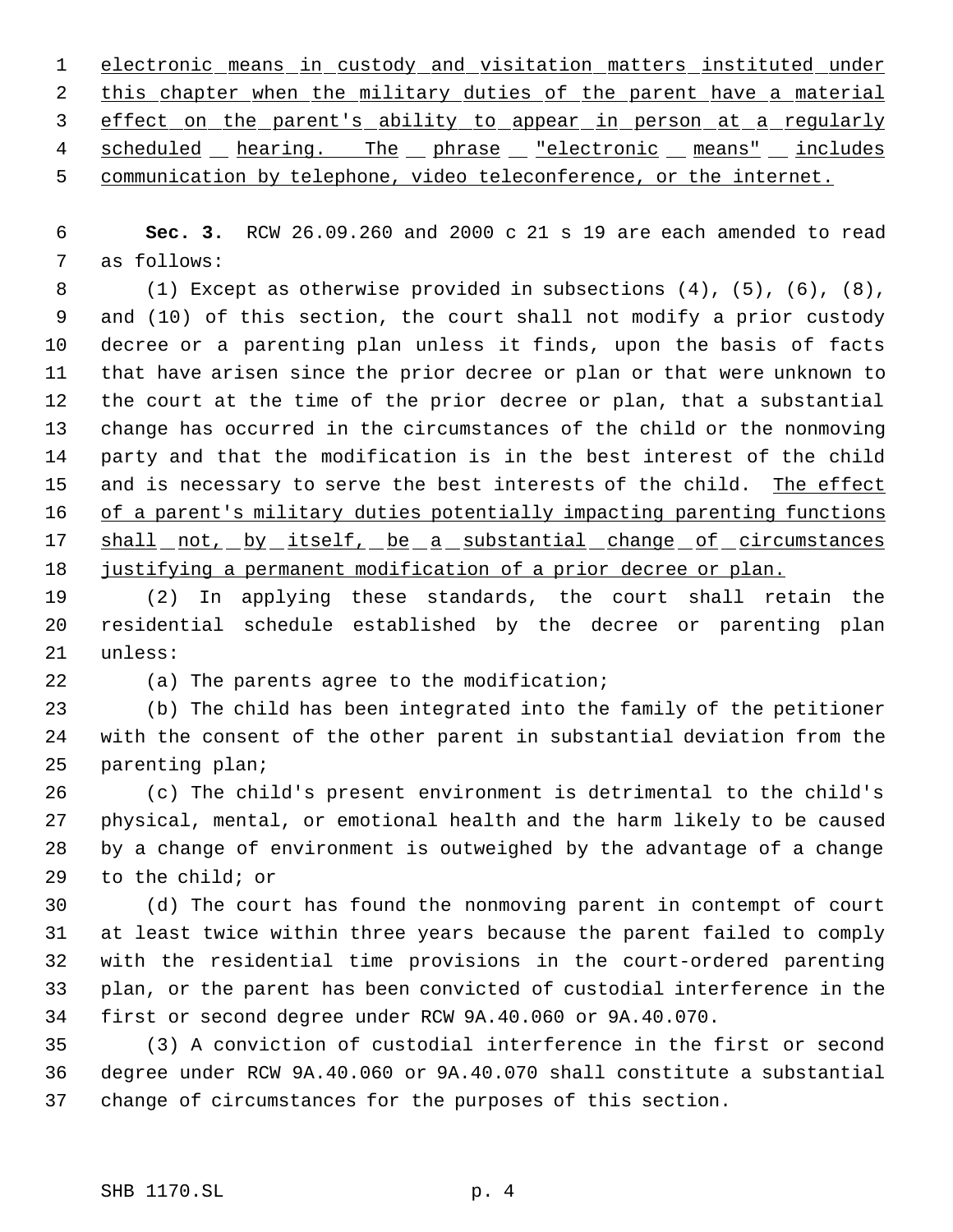(4) The court may reduce or restrict contact between the child and the parent with whom the child does not reside a majority of the time if it finds that the reduction or restriction would serve and protect the best interests of the child using the criteria in RCW 26.09.191.

 (5) The court may order adjustments to the residential aspects of a parenting plan upon a showing of a substantial change in circumstances of either parent or of the child, and without consideration of the factors set forth in subsection (2) of this section, if the proposed modification is only a minor modification in the residential schedule that does not change the residence the child is scheduled to reside in the majority of the time and:

(a) Does not exceed twenty-four full days in a calendar year; or

 (b) Is based on a change of residence of the parent with whom the child does not reside the majority of the time or an involuntary change in work schedule by a parent which makes the residential schedule in the parenting plan impractical to follow; or

 (c) Does not result in a schedule that exceeds ninety overnights per year in total, if the court finds that, at the time the petition for modification is filed, the decree of dissolution or parenting plan does not provide reasonable time with the parent with whom the child does not reside a majority of the time, and further, the court finds that it is in the best interests of the child to increase residential time with the parent in excess of the residential time period in (a) of this subsection. However, any motion under this subsection (5)(c) is subject to the factors established in subsection (2) of this section if the party bringing the petition has previously been granted a modification under this same subsection within twenty-four months of the current motion. Relief granted under this section shall not be the sole basis for adjusting or modifying child support.

 (6) The court may order adjustments to the residential aspects of a parenting plan pursuant to a proceeding to permit or restrain a relocation of the child. The person objecting to the relocation of the child or the relocating person's proposed revised residential schedule may file a petition to modify the parenting plan, including a change of the residence in which the child resides the majority of the time, without a showing of adequate cause other than the proposed relocation itself. A hearing to determine adequate cause for modification shall not be required so long as the request for relocation of the child is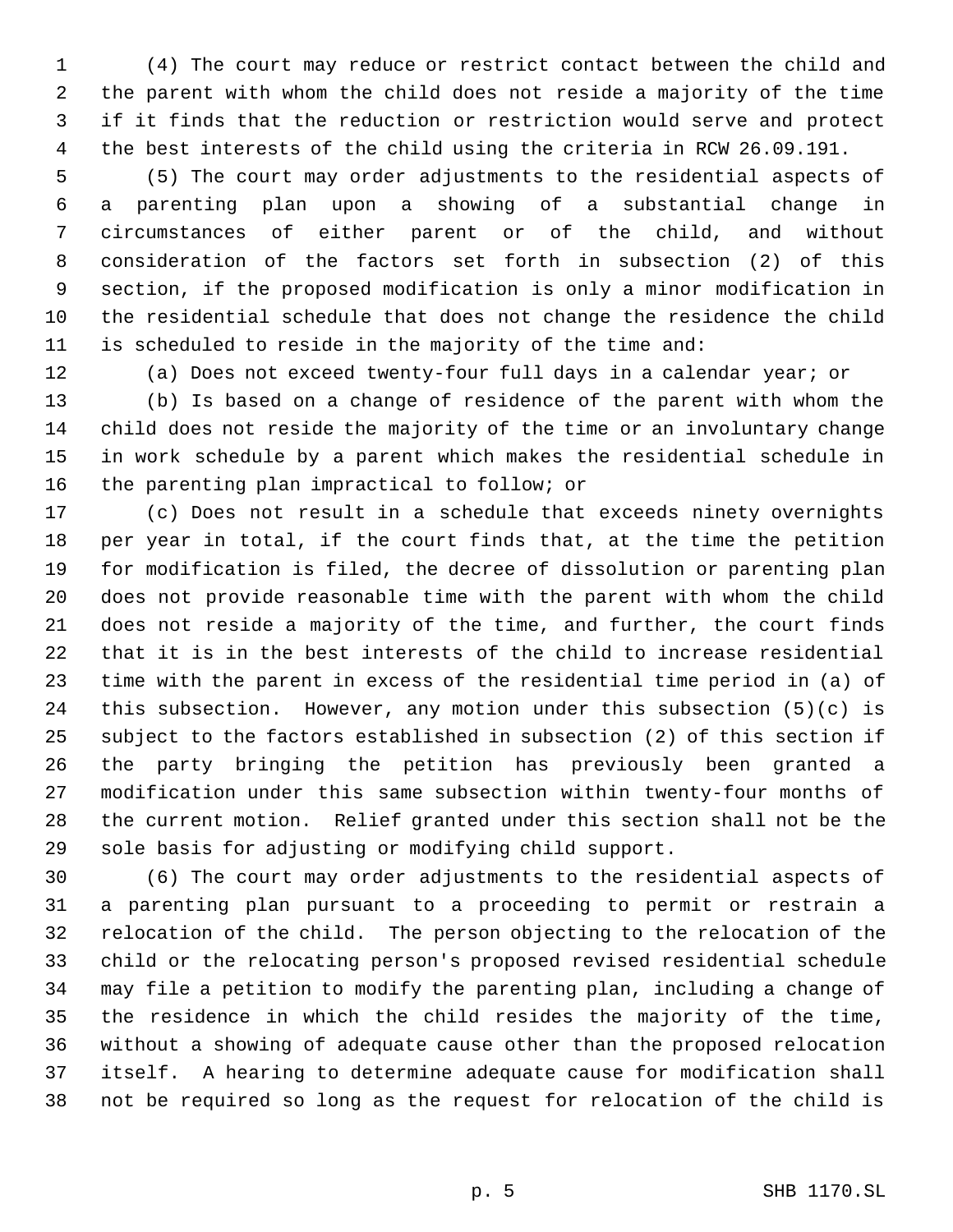being pursued. In making a determination of a modification pursuant to relocation of the child, the court shall first determine whether to permit or restrain the relocation of the child using the procedures and standards provided in RCW 26.09.405 through 26.09.560. Following that determination, the court shall determine what modification pursuant to relocation should be made, if any, to the parenting plan or custody order or visitation order.

 (7) A parent with whom the child does not reside a majority of the time and whose residential time with the child is subject to limitations pursuant to RCW 26.09.191 (2) or (3) may not seek expansion of residential time under subsection (5)(c) of this section unless that parent demonstrates a substantial change in circumstances specifically related to the basis for the limitation.

 (8)(a) If a parent with whom the child does not reside a majority of the time voluntarily fails to exercise residential time for an extended period, that is, one year or longer, the court upon proper motion may make adjustments to the parenting plan in keeping with the best interests of the minor child.

 (b) For the purposes of determining whether the parent has failed to exercise residential time for one year or longer, the court may not 21 count any time periods during which the parent did not exercise residential time due to the effect of the parent's military duties potentially impacting parenting functions.

 (9) A parent with whom the child does not reside a majority of the time who is required by the existing parenting plan to complete evaluations, treatment, parenting, or other classes may not seek expansion of residential time under subsection (5)(c) of this section unless that parent has fully complied with such requirements.

 (10) The court may order adjustments to any of the nonresidential aspects of a parenting plan upon a showing of a substantial change of circumstances of either parent or of a child, and the adjustment is in the best interest of the child. Adjustments ordered under this section may be made without consideration of the factors set forth in subsection (2) of this section.

 (11) If the parent with whom the child resides a majority of the time receives temporary duty, deployment, activation, or mobilization orders from the military that involve moving a substantial distance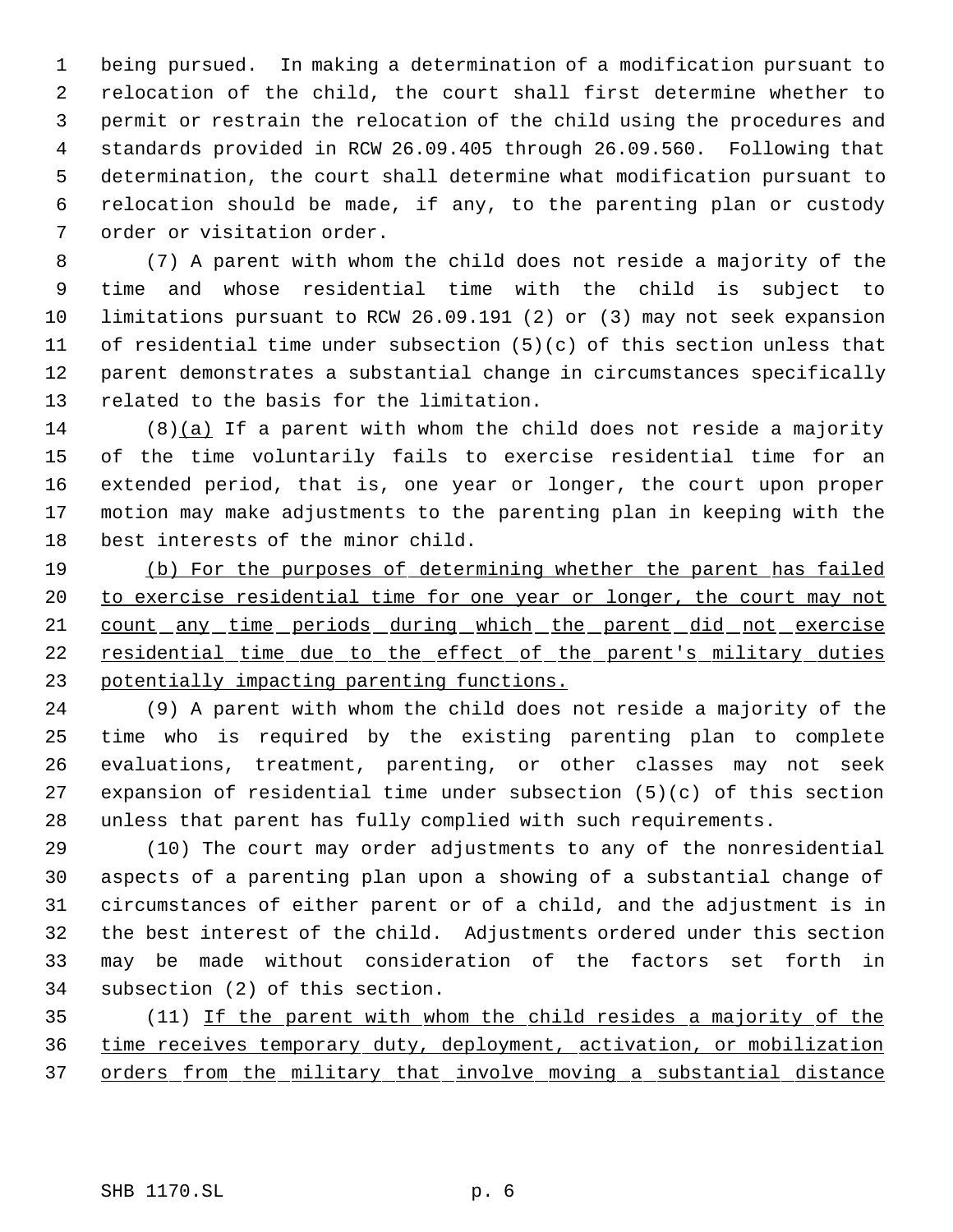1 away from the parent's residence or otherwise would have a material 2 effect on the parent's ability to exercise parenting functions and 3 primary placement responsibilities, then:

 4 (a) Any temporary custody order for the child during the parent's 5 absence shall end no later than ten days after the returning parent 6 provides notice to the temporary custodian, but shall not impair the 7 discretion of the court to conduct an expedited or emergency hearing 8 for resolution of the child's residential placement upon return of the 9 parent and within ten days of the filing of a motion alleging an 10 immediate danger of irreparable harm to the child. If a motion 11 alleging immediate danger has not been filed, the motion for an order 12 restoring the previous residential schedule shall be granted; and

13 (b) The temporary duty, activation, mobilization, or deployment and 14 the temporary disruption to the child's schedule shall not be a factor 15 in a determination of change of circumstances if a motion is filed to 16 transfer residential placement from the parent who is a military 17 service member.

18 (12) If a parent receives military temporary duty, deployment, 19 activation, or mobilization orders that involve moving a substantial 20 distance away from the military parent's residence or otherwise have a 21 material effect on the military parent's ability to exercise 22 residential time or visitation rights, at the request of the military 23 parent, the court may delegate the military parent's residential time 24 or visitation rights, or a portion thereof, to a child's family member, 25 including a stepparent, or another person other than a parent, with a 26 close and substantial relationship to the minor child for the duration 27 of the military parent's absence, if delegating residential time or 28 visitation rights is in the child's best interest. The court may not 29 permit the delegation of residential time or visitation rights to a 30 person who would be subject to limitations on residential time under 31 RCW 26.09.191. The parties shall attempt to resolve disputes regarding 32 delegation of residential time or visitation rights through the dispute 33 resolution process specified in their parenting plan, unless excused by 34 the court for good cause shown. Such a court-ordered temporary 35 delegation of a military parent's residential time or visitation rights 36 does not create separate rights to residential time or visitation for

37 a person other than a parent.